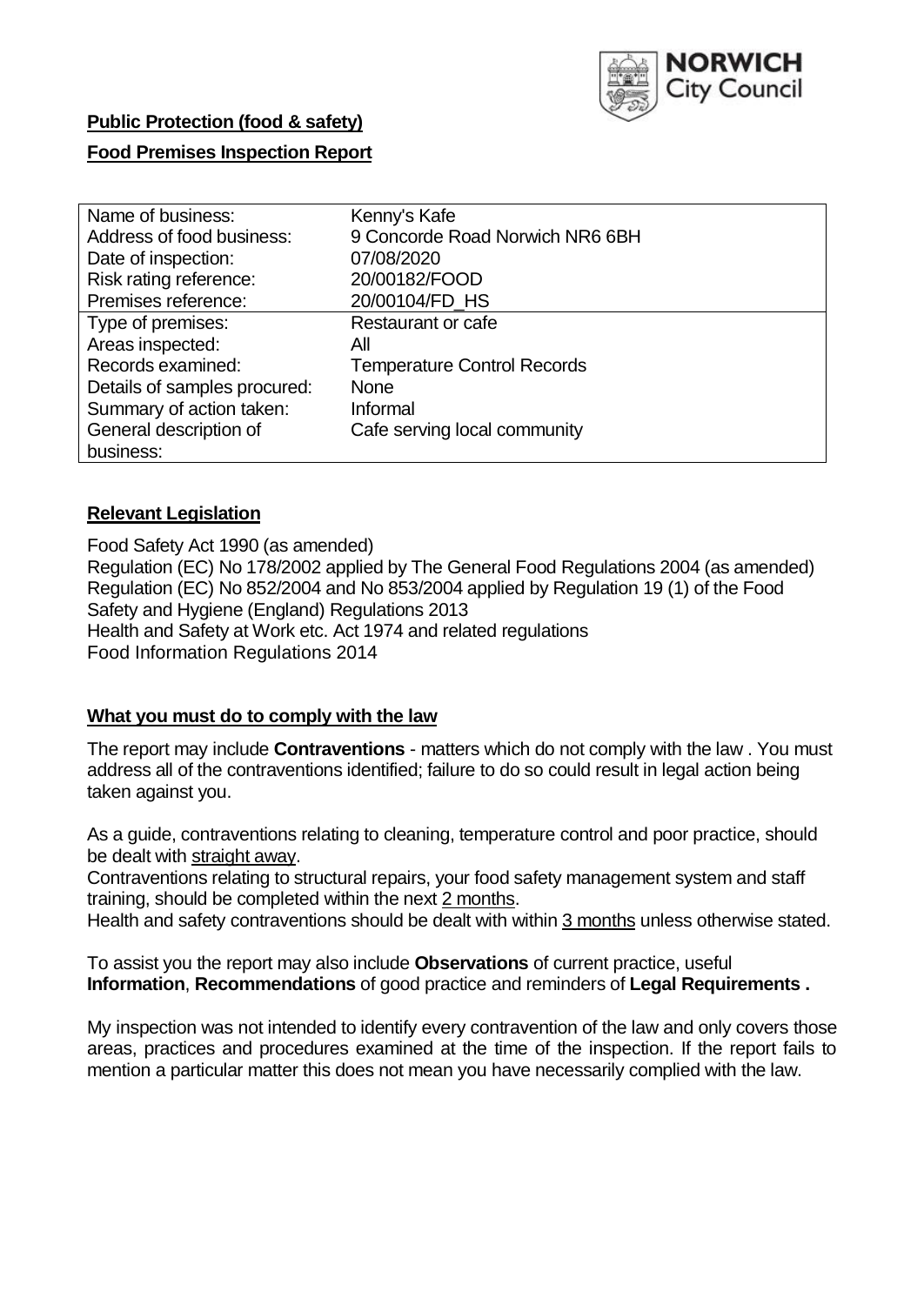# **FOOD SAFETY**

# **How we calculate your Food Hygiene Rating:**

 The food safety section has been divided into the three areas which you are scored against for the hygiene rating: 1. food hygiene and safety procedures, 2. structural requirements and 3. confidence in management/control procedures. Each section begins with a summary of what was observed and the score you have been given. Details of how these scores combine to produce your overall food hygiene rating are shown in the table.

| <b>Compliance Area</b>                     |          |    |           | <b>You Score</b> |           |    |           |    |                |  |  |
|--------------------------------------------|----------|----|-----------|------------------|-----------|----|-----------|----|----------------|--|--|
| Food Hygiene and Safety                    |          |    |           | $\overline{0}$   | 5         | 10 | 15        | 20 | 25             |  |  |
| <b>Structure and Cleaning</b>              |          |    |           | $\Omega$         | 5         | 10 | 15        | 20 | 25             |  |  |
| Confidence in management & control systems |          |    |           | $\Omega$         | 5         | 10 | 15        | 20 | 30             |  |  |
|                                            |          |    |           |                  |           |    |           |    |                |  |  |
| <b>Your Total score</b>                    | $0 - 15$ | 20 | $25 - 30$ |                  | $35 - 40$ |    | $45 - 50$ |    | > 50           |  |  |
| <b>Your Worst score</b>                    | 5        | 10 | 10        |                  | 15        |    | 20        |    |                |  |  |
|                                            |          |    |           |                  |           |    |           |    |                |  |  |
| <b>Your Rating is</b>                      | 5        |    |           | 3                | 2         |    |           |    | $\overline{0}$ |  |  |

Your Food Hygiene Rating is 4 - a good standard



# **1. Food Hygiene and Safety**

 with legal requirements. You have safe food handling practices and procedures and all the necessary control measures to prevent cross-contamination are in place. Some minor Food hygiene standards are high. You demonstrated a very good standard of compliance contraventions require your attention. **(Score 5)** 

### Hand-washing

**Contravention** The following indicated that hand-washing was not suitably managed::

- no plug to wash hand basin
- the hot water was too hot for comfortable hand washing

 **Legal Requirement** Wash hand basins must be provided with hot and cold running water and suitable drainage; soap and a hygienic way to dry hands.

**Legal Requirement** An adequate number of wash hand basins must be available for use, they must be suitably located and designated for cleaning hands.

### Personal Hygiene

**Observation** I was pleased to see that standards of personal hygiene were high.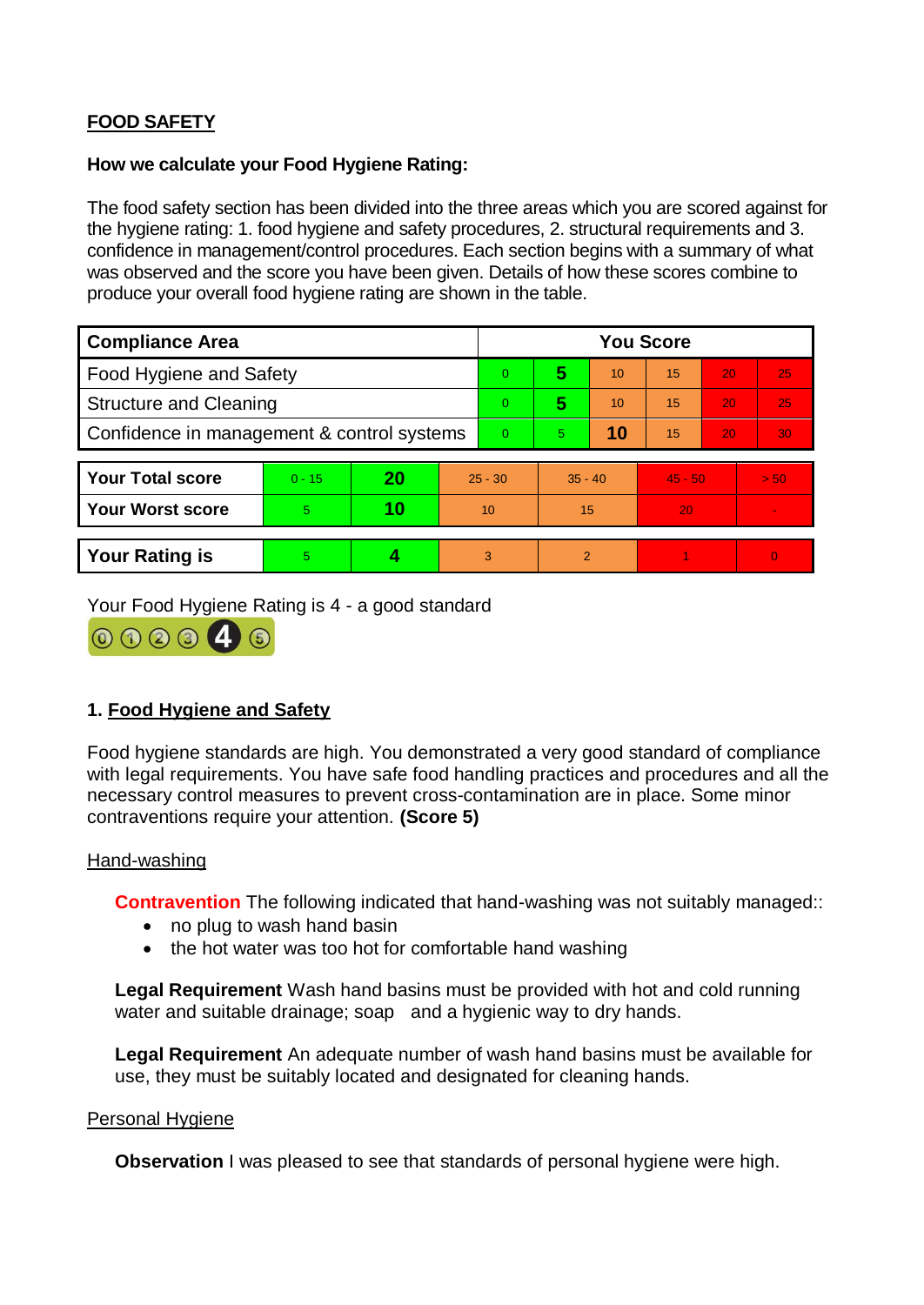# **2. Structure and Cleaning**

The structure facilities and standard of cleaning and maintenance are all of a good standard and only minor repairs and/or improvements are required. Pest control and waste disposal provisions are adequate. The minor contraventions require your attention. **(Score 5)** 

# Cleaning of Structure

**Contravention** The following items were dirty and require more frequent and thorough cleaning:

- floor/wall junctions
- around equipment feet

### **Maintenance**

**Contravention** The following had not been suitably maintained and must be repaired or replaced:

- missing ceiling tiles in fridge/food storage room
- floor surfaces

# **Pest Control**

**Contravention** Pest proofing is inadequate particularly in the following areas:

 no fly screens to the windows in food store room. I acknowledge that it a was a particularly hot day and it was open for ventilation. However, If this is a regular practise you will need to fit fly-screens to this window

# **3. Confidence in Management**

 There are generally satisfactory food safety controls in place although there is evidence of some non-compliance with the law. All the significant food hazards are understood and controls are in place. You are progressing towards a written food safety management system. The contraventions require your attention; although not critical to food safety they may become so if not addressed. **(Score 10)** 

### Type of Food Safety Management System Required

**Contravention** You do not have a food safety management system. Implement Safer Food Better Business or an equivalent food safety management system.

**Information** You can download a Safer Food Better Business pack and refill diary pages from the FSA website: <www.food.gov.uk/business-industry/caterers/sfbb>

 **Information** If you want to keep everything on your computer or tablet an electronic version of the Safer Food Better Business pack is also available on the FSA website